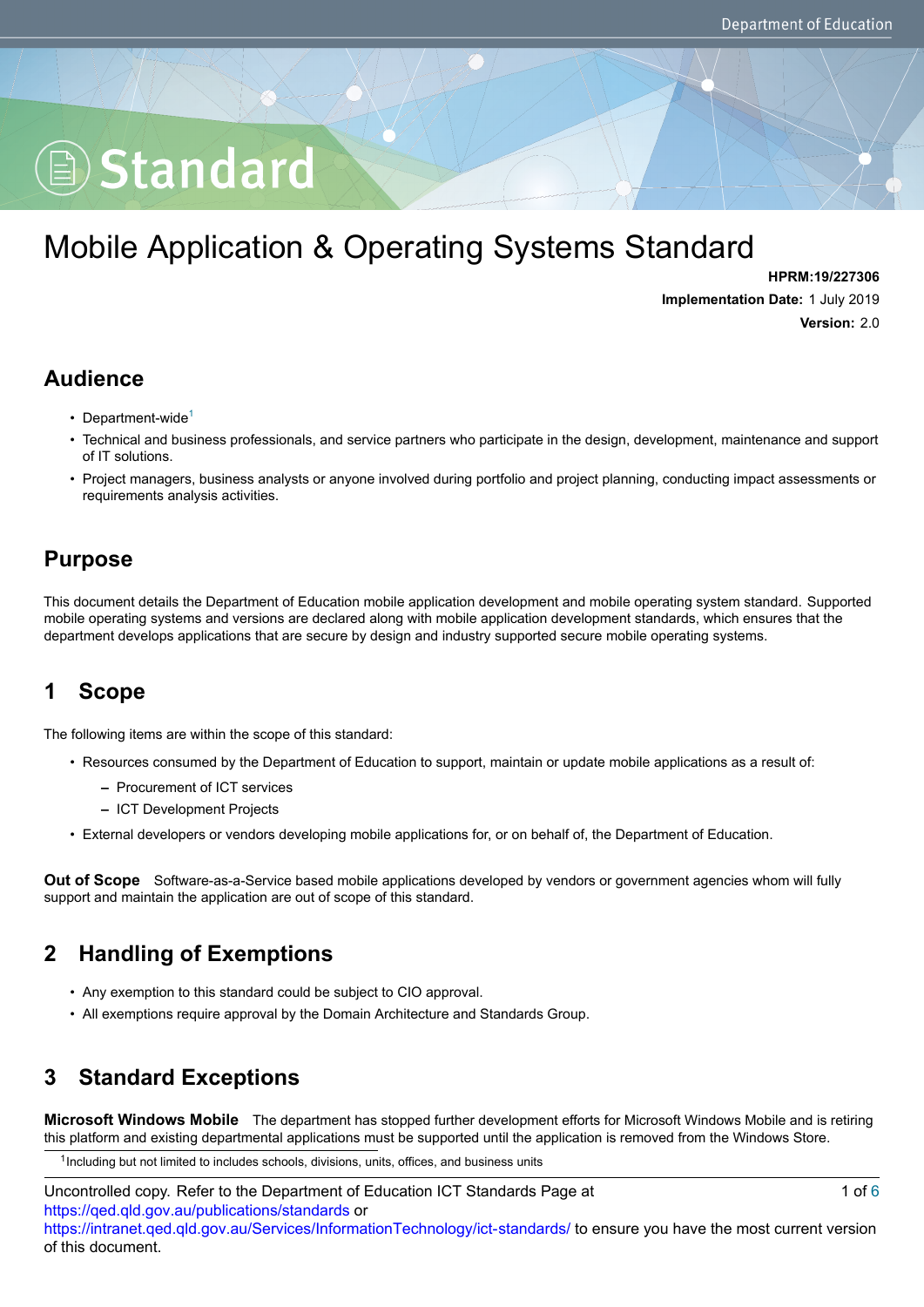#### **4 Mobile Operating Systems**

#### **4.1 Apple iOS**

Apple iOS must be supported for the current and previous three MAJOR versions.

Determining the supported version is calculated as as follows  $N$  minus 3 version support where  $N$  is the MAJOR version number<sup>[2](#page-1-0)</sup>.

#### **4.2 Google Android**

Google Android must be supported for the current and previous five MAJOR versions.

Determining the supported version is calculated as as follows  $N$  minus  $5$  version support where  $N$  is the MAJOR version number<sup>[3](#page-1-1)</sup>.

# **5 Early Withdrawal of Support**

Early withdrawal of support is where the department should immediately stop support and development for mobile operating systems where the developer or vendor has withdrawn support due to security or compatibility reasons; for example:

• Spectre and Meltdown[[1\]](#page-5-1)

<span id="page-1-0"></span><sup>2</sup>See Section [6.2](#page-2-0)

<span id="page-1-1"></span><sup>&</sup>lt;sup>3</sup>See Section [6.2](#page-2-0)

Uncontrolled copy. Refer to the Department of Education ICT Standards Page at <https://qed.qld.gov.au/publications/standards> or <https://intranet.qed.qld.gov.au/Services/InformationTechnology/ict-standards/> to ensure you have the most current version of this document. 2 of [6](#page-5-0)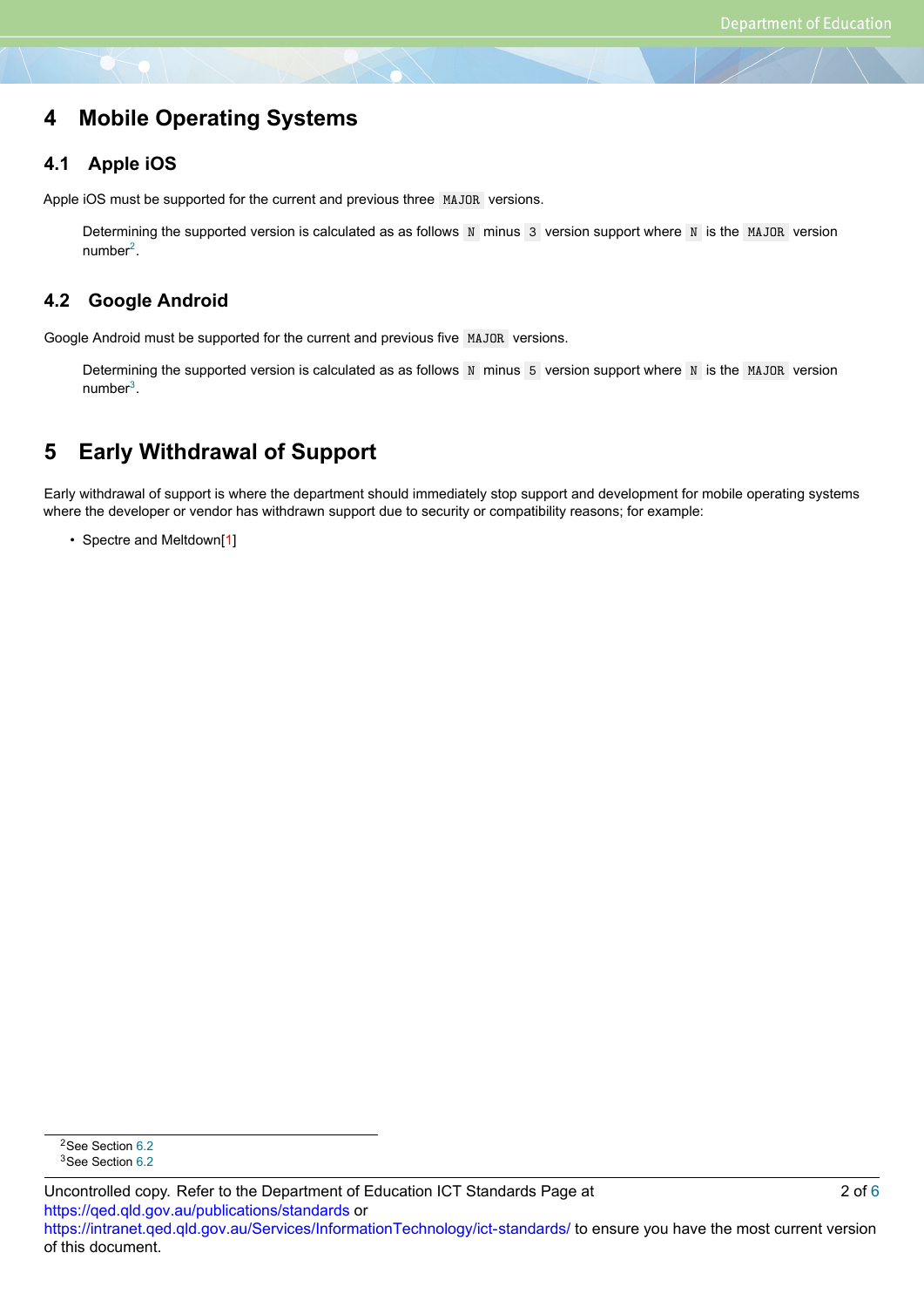# **6 Mobile Application Development**

#### **6.1 Security**

Mobile application developers must follow security or development best practices in the following order of priority:

- 1. Latest Information Management and Information Security standards and processes specified by the department.
- 2. Latest departmental application development best practices and standards.
- 3. Latest mobile operating system development, security guidelines and best practices available; for example:
	- NIST 800-163 Vetting the Security of Mobile Applications[[2\]](#page-5-2).
	- OWASP Mobile Security Testing Guide [\[3](#page-5-3)].

#### <span id="page-2-0"></span>**6.2 Version Numbering**

Development of mobile applications must adhere to MAJOR.MINOR.PATCH semantic versioning[[4\]](#page-5-4).

#### **6.2.1 Versioning Guidance**

The first version of an mobile application must always start with a MAJOR version of 1 and should use the following guidelines when incrementing version numbers:

- MAJOR version when you make incompatible or breaking changes
- MINOR version when you add functionality in a backwards-compatible manner
- PATCH version when you make backwards-compatible bug fixes.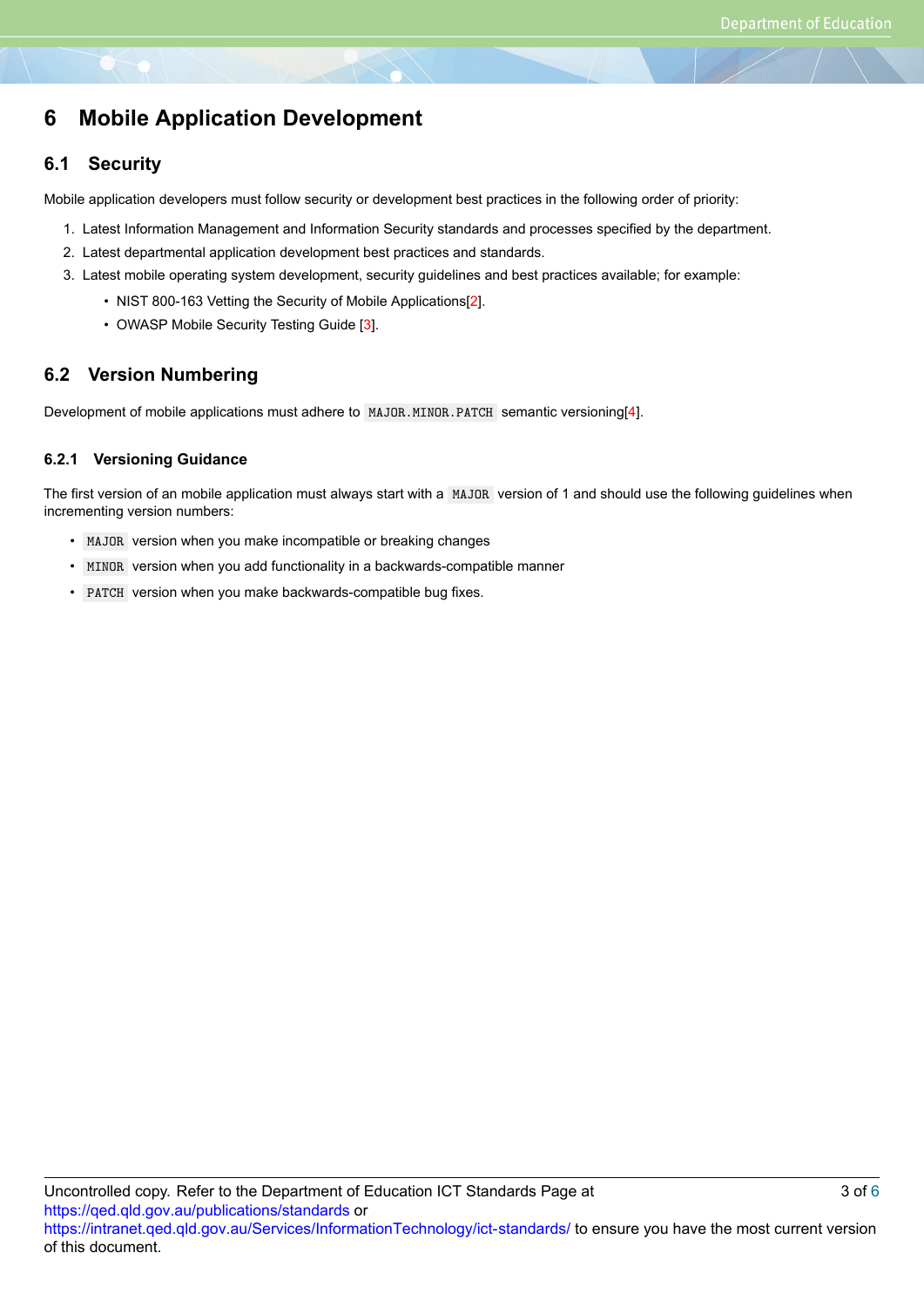#### **Legislation**

Nil

# **Related Policies**

Nil

# **Related Procedures**

Nil

#### **Related Standards**

- Semantic Versioning[[4\]](#page-5-4)
- NIST 800-163 Vetting the Security of Mobile Applications[[2\]](#page-5-2)

#### **Guidelines**

Nil

#### **Supporting Information/Websites**

- OWASP Mobile Security Testing Guide [\[3](#page-5-3)]
- ACSC Update on processor vulnerabilities (Meltdown/Spectre)[[1\]](#page-5-1)

# **Contact**

For further information, please contact:

#### **Mobile Application Development**

• email: DL-ITBMobileApplications@qed.qld.gov.au

#### **Cyber Security**

- email: operational.security@qed.qld.gov.au
- Intranet site (DoE employees only): https://intranet.qed.qld.gov.au/Services/InformationTechnology/ict-policy-security/

#### **Information** & **Governance Management**

- email: InformationManagement@qed.qld.gov.au
- Intranet site (DoE employees only): https://intranet.qed.qld.gov.au/Services/InformationTechnology/information-management/information-management-toolkit/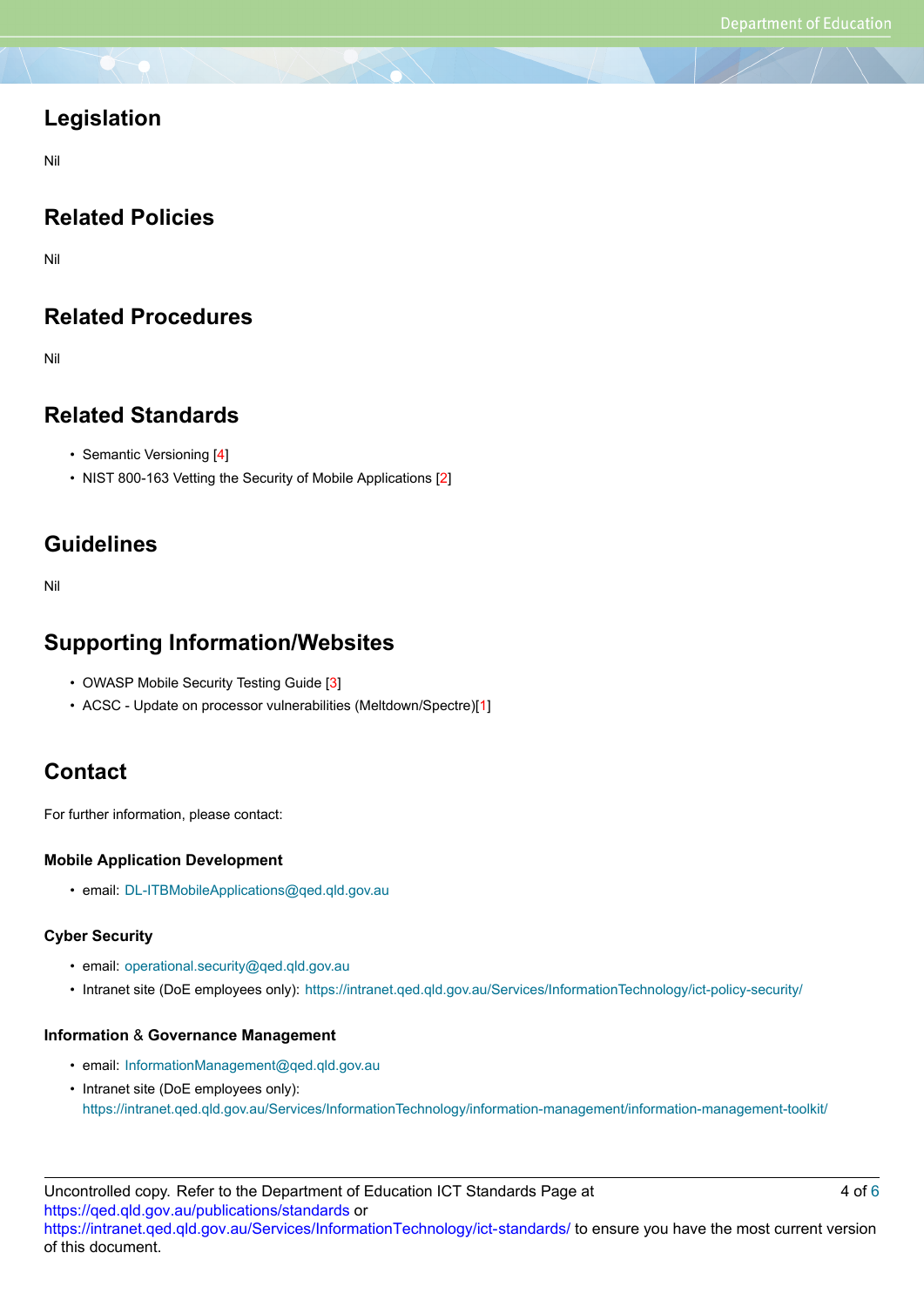#### **Review Date**

Next Review Date: 1 July 2021

#### **Creative Commons Licence**



# **Superseded Versions**

Application Development Mobile Operating Systems Standard - Version 1.0